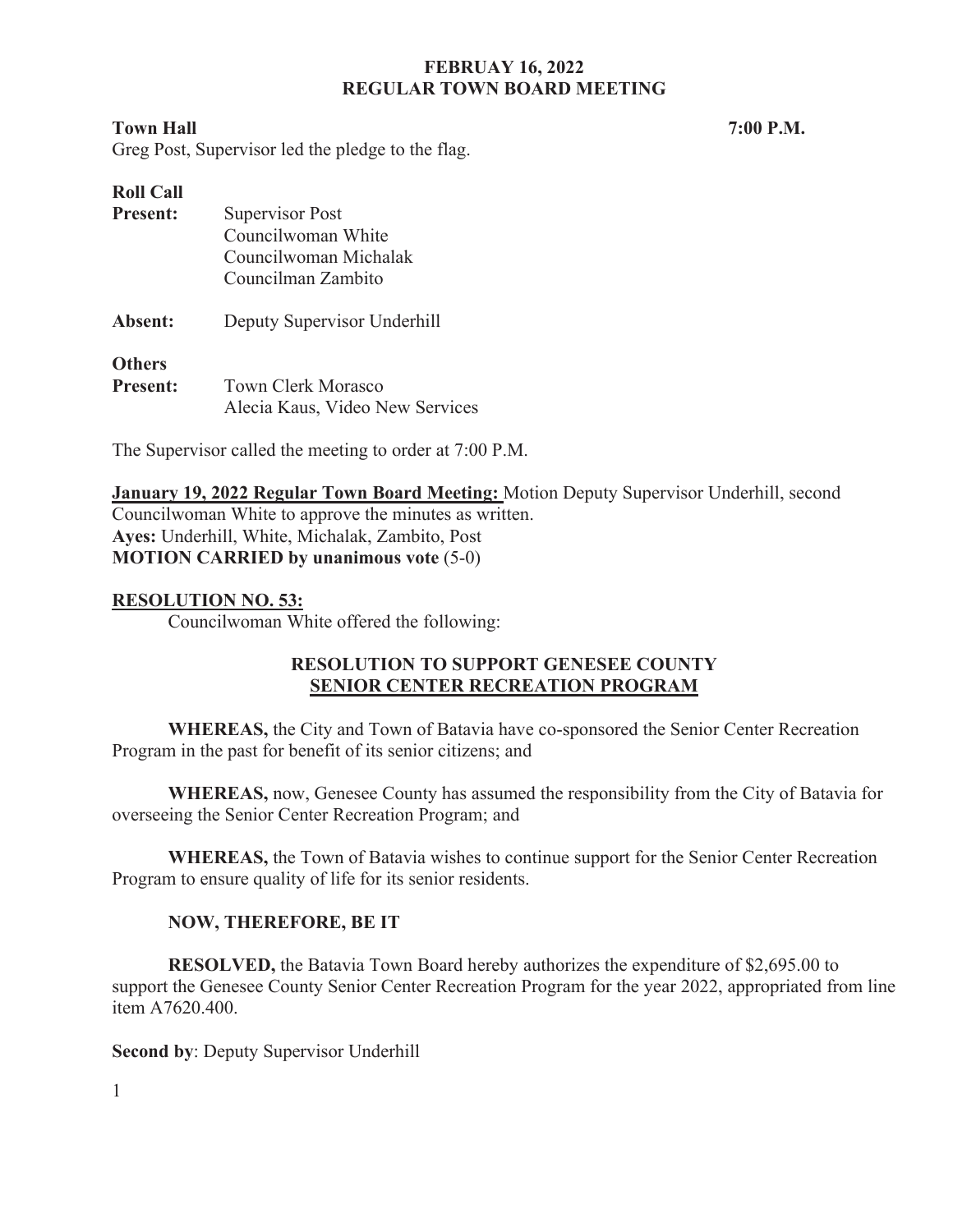**Ayes:** White, Underhill, Michalak, Zambito, Post **APPROVED by unanimous vote** (5-0)

## **RESOLUTION NO. 54 :**

Deputy Supervisor Underhill offered the following:

# **TRAINING WORKSHOP**

**RESOLVED,** the Batavia Town Board hereby authorizes the following personnel to attend training workshops:

Sharon White- Association of Towns "Legislation at Lunch- The Executive Budget" (was) February 1, 2022. There was no cost for this webinar.

Greg Post, Gabe Post, Jamie Waff, and Greg Lang- WNY Water Works Conference Training (was) February 16, 2022. There cost for this training was \$30.00 each.

Jamie Waff and Gabe Post- Water Certification Operator Grade D April 26 through April 28, 2022 at Jamestown Community College in Olean, New York. The cost for the training and meals is approximately \$845.00 each. A Town vehicle will be used.

**Second by:** Councilwoman Michalak **Ayes:** Underhill, Michalak, Zambito, White, Post **APPROVED by unanimous vote** (5-0)

## **RESOLUTION NO. 55:**

Supervisor Post offered the following:

## **CONSULTING SERVICES AGREEMENTS – BETWEEN THE TOWN OF BATAVIA AND FREED MAXICK PCAs, P.C.**

**WHEREAS,** Town of Batavia requested a proposals from Freed Maxick CPAs to assist and prepare the following:

- 1. New York State Annual Update Document for December 31, 2021
- 2. New York State Annual Update Document for Townline Water Project for December 31, 2021
- 3. New York State Office of the State Comptroller's annual checklist review of the Justice Court records for year ended December 31, 2021

# **NOW, THEREFORE, BEIT**

**RESOLVED,** by the Town Board of the Town of Batavia, New York, that the proposed Consulting Services Agreements, between Freed Maxick and the Town of Batavia for the following:

1. New York State Annual Update Document for December 31, 2021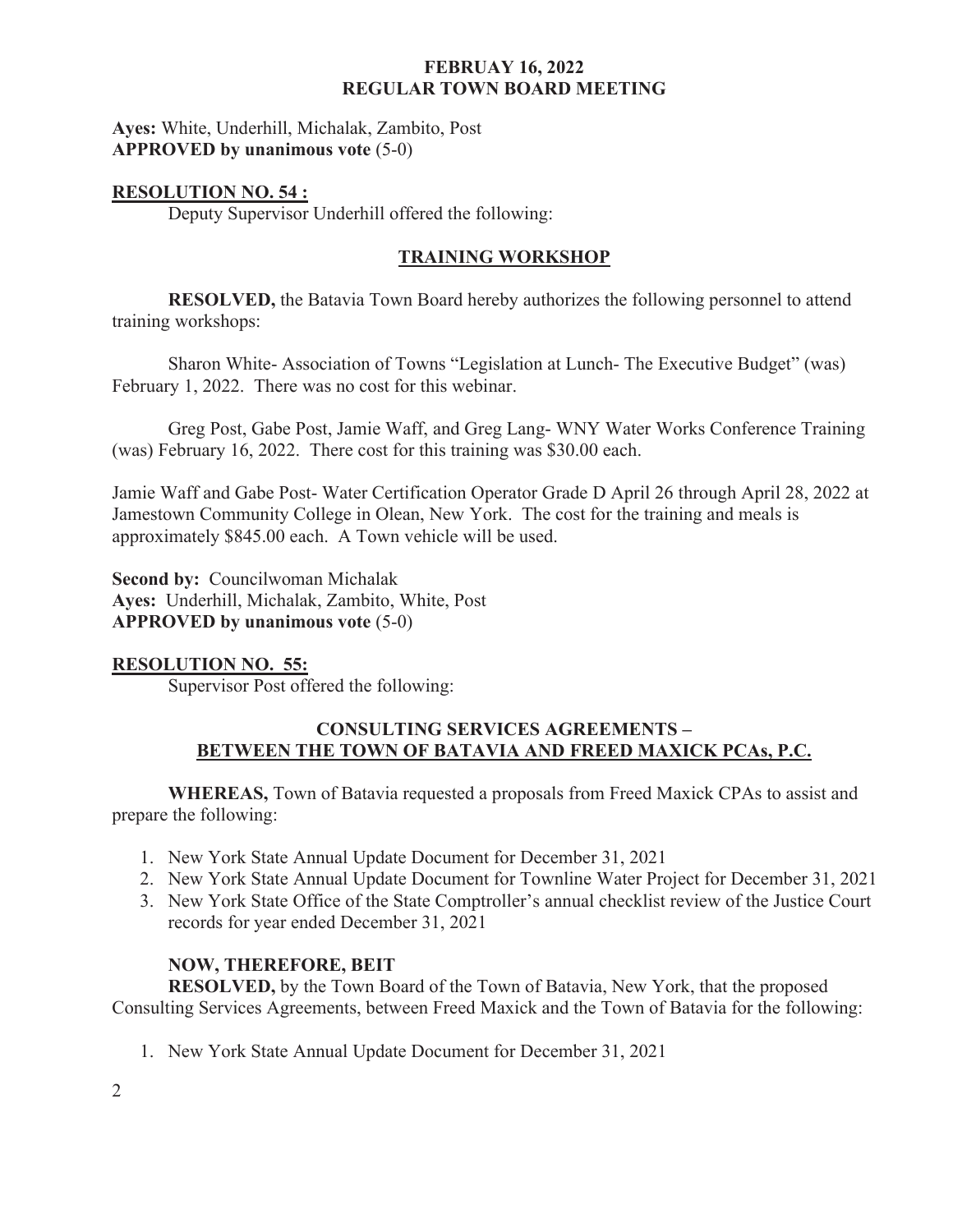- 2. New York State Annual Update Document for Townline Water Project for December 31, 2021
- 3. New York State Office of the State Comptroller's annual checklist review of the Justice Court records for year ended December 31, 2021,

copies of which are annexed hereto and made part of the Town Board Minutes, are hereby approved and the Town Supervisor is authorized and directed to sign these Agreements on behalf of the Town of Batavia.

**Second by: Deputy Supervisor Underhill Ayes:** Post, Underhill, Michalak, Zambito, White **APPROVED by unanimous vote** (5-0)

## **RESOLUTION NO. 56:**

Councilwoman Michalak offered the following:

# **APPROVAL OF CHANGE ORDER 2022-01 OPERATION & MAINTENANCE- TOWN OF BATAVIA LANDFILL SUPERFUND SITE**

**WHEREAS,** Arcadis is under contract with the Town of Batavia and the City of Batavia to provide Engineering Services at the Town of Batavia Landfill Superfund Site; and

**WHEREAS,** by agreement the Town of Batavia and City of Batavia are requested to fund the Operation and Maintenance activities at the Site; and

**WHEREAS,** Arcadis has submitted a letter detailing the scope of work and cost estimate for providing Operation and Maintenance Engineering Services at the Site for 2022, as follows:

| Task 1                      | Inspections & Reporting                   | \$9,825.00  |
|-----------------------------|-------------------------------------------|-------------|
| Task 2                      | Groundwater Sampling & Monitoring         | \$14,310.00 |
| Task 3                      | Emerging Contaminant Sampling & Reporting | \$10,995.00 |
| <b>Total Estimated Cost</b> |                                           | \$35,130.00 |

; and

**WHEREAS,** the cost for the service is estimated at thirty-five thousand, one hundred, thirty dollars (\$35,130.00), seventy-five percent (75%) to be incurred by the City of Batavia and twenty-five percent (25%) to the Town.

# **NOW, THEREFORE**, **BE IT**

**RESOLVED** the Town of Batavia hereby authorizes the Supervisor to execute the Change Order Approval Form, a copy of which is annexed hereto and made part of the Town Board Minutes, for the Engineering Services to be performed by Arcadis, at an estimated cost of thirty-five thousand, one hundred, thirty dollars (\$35,130.00), seventy-five percent (75%) to be incurred by the City of Batavia and twenty-five percent (25%) to the Town.

**Second by: Deputy Supervisor Underhill Ayes:** Michalak, Underhill, Zambito, White, Post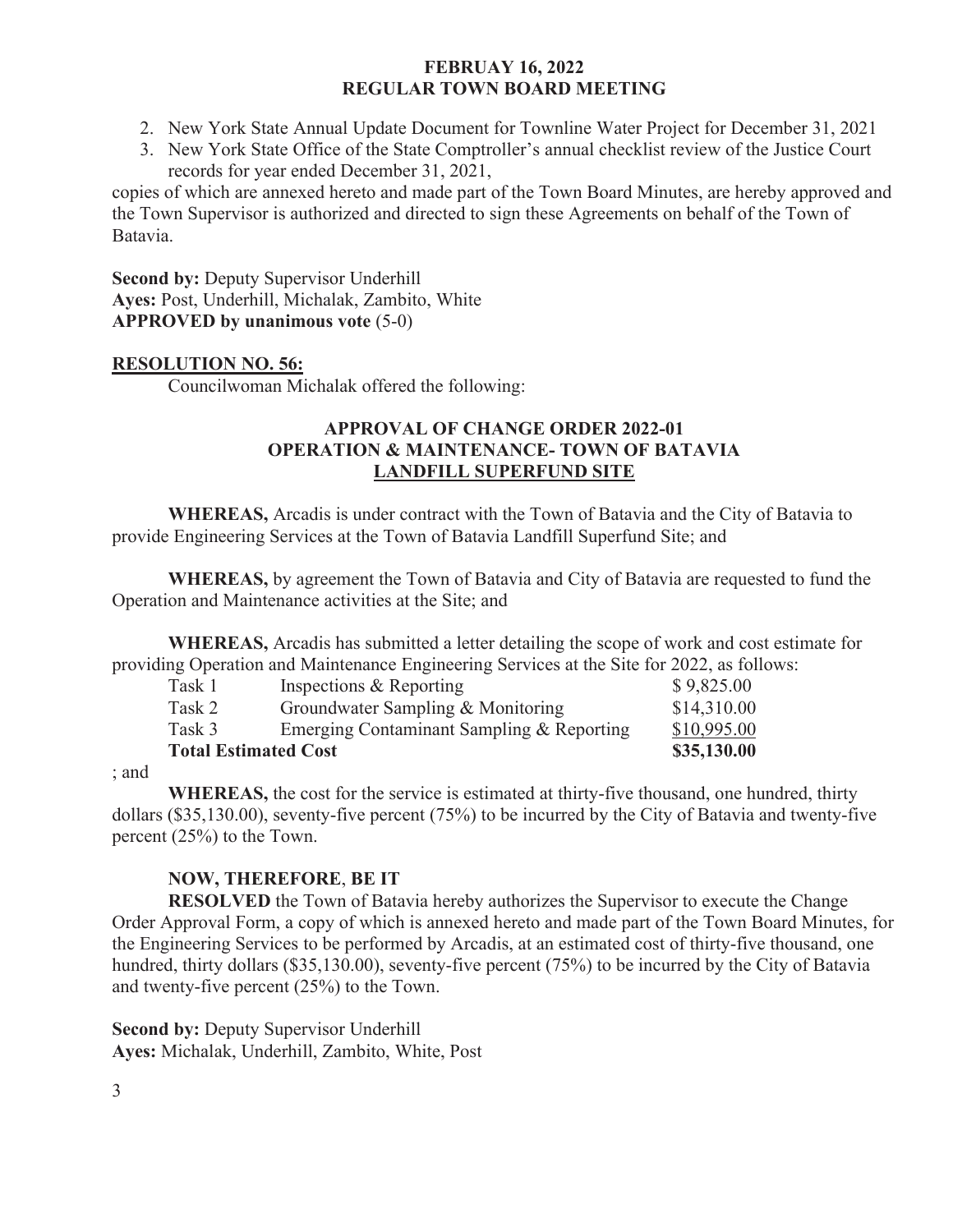#### **APPROVED by unanimous vote** (5-0)

#### **RESOLUTION NO. 57:**

Councilman Zambito offered the following:

## **HEATING & AIR CONDITIONING PREVENTIVE MAINTENANCE INSPECTIONS CONTRACT TOWN HALL**

 **RESOLVED,** by the Town Board of the Town of Batavia, New York, that a proposed "Heating & Air Conditioning Preventive Maintenance Inspections Contract-Town Hall", by and between the Town of Batavia and Turnbull Heating & Air Conditioning, a copy of which is annexed and made part of the Town Board Minutes is hereby approved, and the Town Supervisor is authorized and directed to execute this proposal contract on behalf of the Town of Batavia.

**Second by:** Councilwoman Michalak **Ayes:** Zambito, Michalak, White, Underhill, Post **APPROVED by unanimous vote** (5-0)

**TABLE RESOLUTIONS NO. 58, "Authorizing Participation in Year 2022 Joint Youth Program:**  Motion Councilman Zambito, second Councilwoman White to table resolution 58, "Authorizing Participation in Year 2022 Joint Youth Program". **Ayes:** Zambito, White, Underhill,Michalak, Post **MOTION CARRIED by unanimous vote** (5-0)

## **RESOLUTION NO. TABLED:**

## **AUTHORIZING PARTICIPATION IN YEAR 2022 JOINT YOUTH PROGRAM**

**WHEREAS,** the Town of Batavia has previously participated in a Joint Youth Project along with the following communities: the City of Batavia (Program R006); the Town and Village of Oakfield and Town of Alabama (Program R005); the Town and Village of Bergen and the Town of Byron (Program R002); and

**WHEREAS**, the Town of Batavia's contribution to this joint youth project is \$

## **NOW, THEREFORE, BE IT**

**RESOLVED**, that the Batavia Town Board hereby approves and authorizes the Town's participation in the aforementioned Joint Youth Project in the year 2022; and be it further

**RESOLVED,** that the year 2022 Joint Youth Project as herein described is approved, as are Town's contributions as specified for this program in the year 2022:

## **Programs Town of Batavia Share**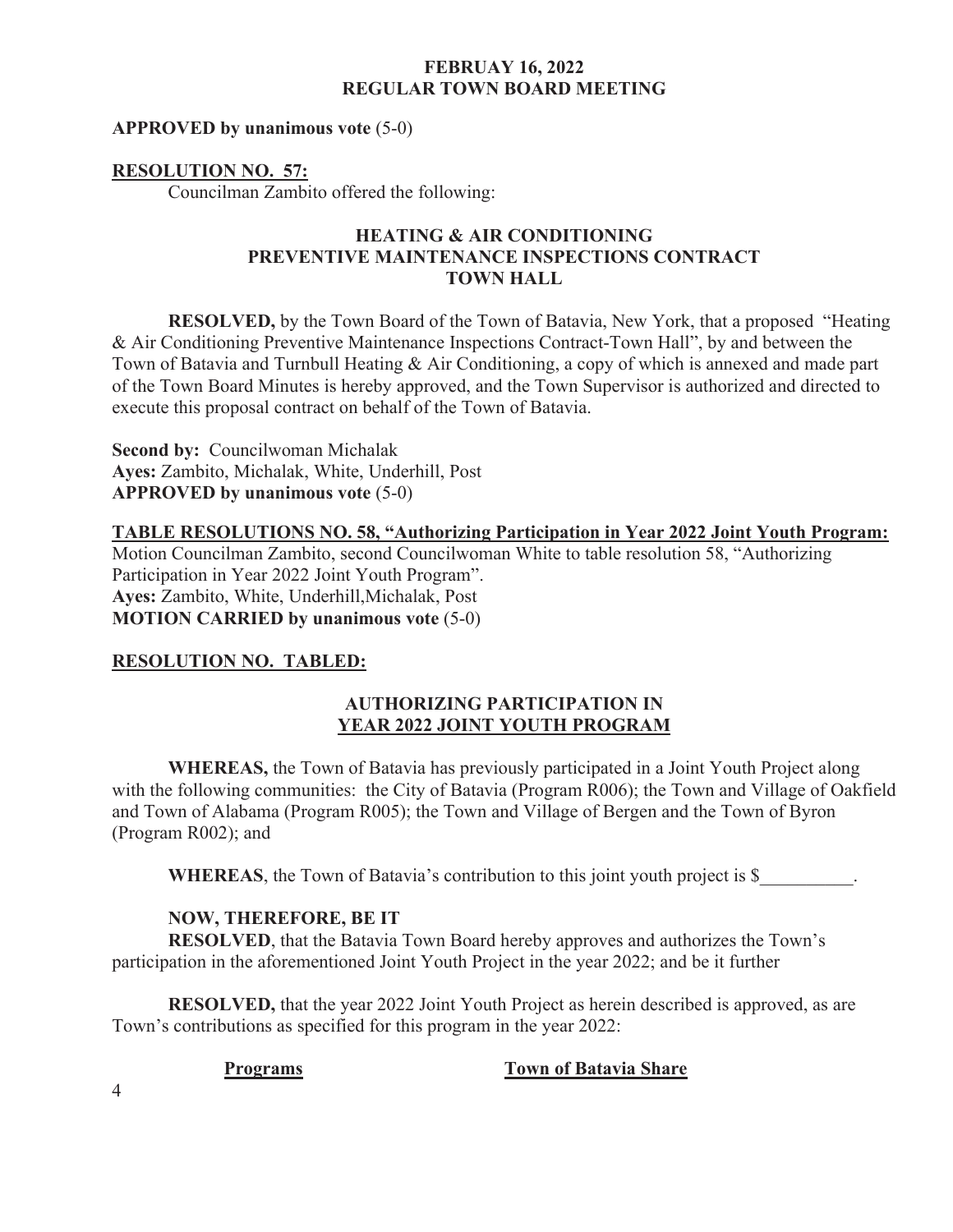# **RESOLUTION NO. 59:**

Councilwoman White offered the following:

## **AUTHORIZING BUDGET TRANSFERS FOR 2021**

 **RESOLVED,** the Batavia Town Board hereby authorizes the following Budget Transfers:

| <b>General Fund:</b>            |         |                               |
|---------------------------------|---------|-------------------------------|
| From                            | Amount  | To                            |
| A1110.120 Justice OT            | 1038.00 | A1110.104 Justice Pers Svc    |
| A1110.120 Justice OT            | 327.00  | A1110.401 Justice Contractual |
| A1220.400 Spv Contr             | 1246.00 | A1220.120 Spv OT              |
| A1320.400 Auditor               | 1125.00 | A1320.401 Audit Projects      |
| A1355.103 Assessor Pers Svc     | 80.00   | A1355.120 Assessor OT         |
| A1355.103 Assessor Pers Svc     | 281.00  | A1355.104 Assessor Pers Svc   |
| A1411.101 Clerk Typist Pers Svc | 1230.00 | A1410.200 Town Clerk Equip    |
| A1420.400 Attorney              | 770.00  | A1440.102 Eng Pers Svc        |
| A1440.120 Eng Pers Svc          | 63.00   | A1440.400 Eng Contr           |
| A1620.101 Bldg Pers Svc         | 117.00  | A1620.402 Bldg Exp            |
| A1620.101 Bldg Pers Svc         | 4104.00 | A1620.404 Bldg HVAC           |
| A1620.403 Bldg Janitorial       | 2036.00 | A1620.404 Bldg HVAC           |
| A1680.402 Central Data Web      | 9998.00 | A1680.200 Central Data Equip  |
| A3620.106 Bldg & Saf Pers Svc   | 8903.00 | A3620.103 Bldg & Saf Pers Svc |
| A3620.106 Bldg & Saf Pers Svc   | 2955.00 | A3620.120 Bldg & Saf OT       |
| A5182.401 St Lt Vet Mem         | 356.00  | A5182.400 St Lt               |
| A5010.200 Hwy Spt Equipment     | 979.00  | A5182.400 St Lt               |
| A7110.102 Parks Pers Svc        | 373.00  | A7110.400 Parks Contr         |
| A7510.200 Historian Equip       | 1.00    | A7510.100 Historian Pers Svc  |
| A8020.401 Pl Board Legal        | 60.00   | A8020.400 Pl Bd Supplies      |
| A8165.407 Superfund Lech Trs    | 4979.00 | A8165.402 Superfund Eng       |
| A8165.407 Superfund Lech Trs    | 2423.00 | A8165.403 Superfund Env Test  |
| A8165.405 Superfund Treatment   | 5825.00 | A8165.403 Superfund Env Test  |
| A8165.406 Superfund Post Maint  | 1843.00 | A8165.403 Superfund Env Test  |
| A8165.401 Superfund Filters     | 300.00  | A8165.403 Superfund Env Test  |
| A8165.400 Superfund fuel        | 800.00  | A8165.403 Superfund Env Test  |
| A8165.102 Superfund PT Pers Svc | 842.00  | A8165.403 Superfund Env Test  |
| A8164.406 San LF Post Main      | 3850.00 | A8165.403 Superfund Env Test  |
| A8164.403 San LF Env Test       | 2820.00 | A8165.404 Superfund Legal     |
| A8540.401 Comm Env Drain        | 5000.00 | A8684.400 Planning Wtr Cons   |
| A8662.400 Trs Dist Pl           | 4924.00 | A8684.400 Planning Wtr Cons   |
| A9060.800 Health Ins            | 6964.00 | A9089.800 In Lieu of          |

#### **Highway Fund:**

| From                       | Amount | To                                    |
|----------------------------|--------|---------------------------------------|
| DA1380.401 Fis Agent       |        | 414.00   DA1380.400 Fis Agent         |
| DA5148.400 Svc other contr |        | 801.00   DA1380.400 Fis Agent         |
| DA5110.103 Gen Rep Ot      |        | 2680.00   DA5110.100 Gen Rep Pers Svc |
| DA5110.103 Gen Rep Ot      |        | 3711.00   DA5110.400 Gen Rep Contr    |
| DA5110.101 Gen Rep Pers vc |        | 2228.00   DA5110.400 Gen Rep Contr    |
| DA5142.103 Snow OT         |        | 9226.00   DA5110.400 Gen Rep Contr    |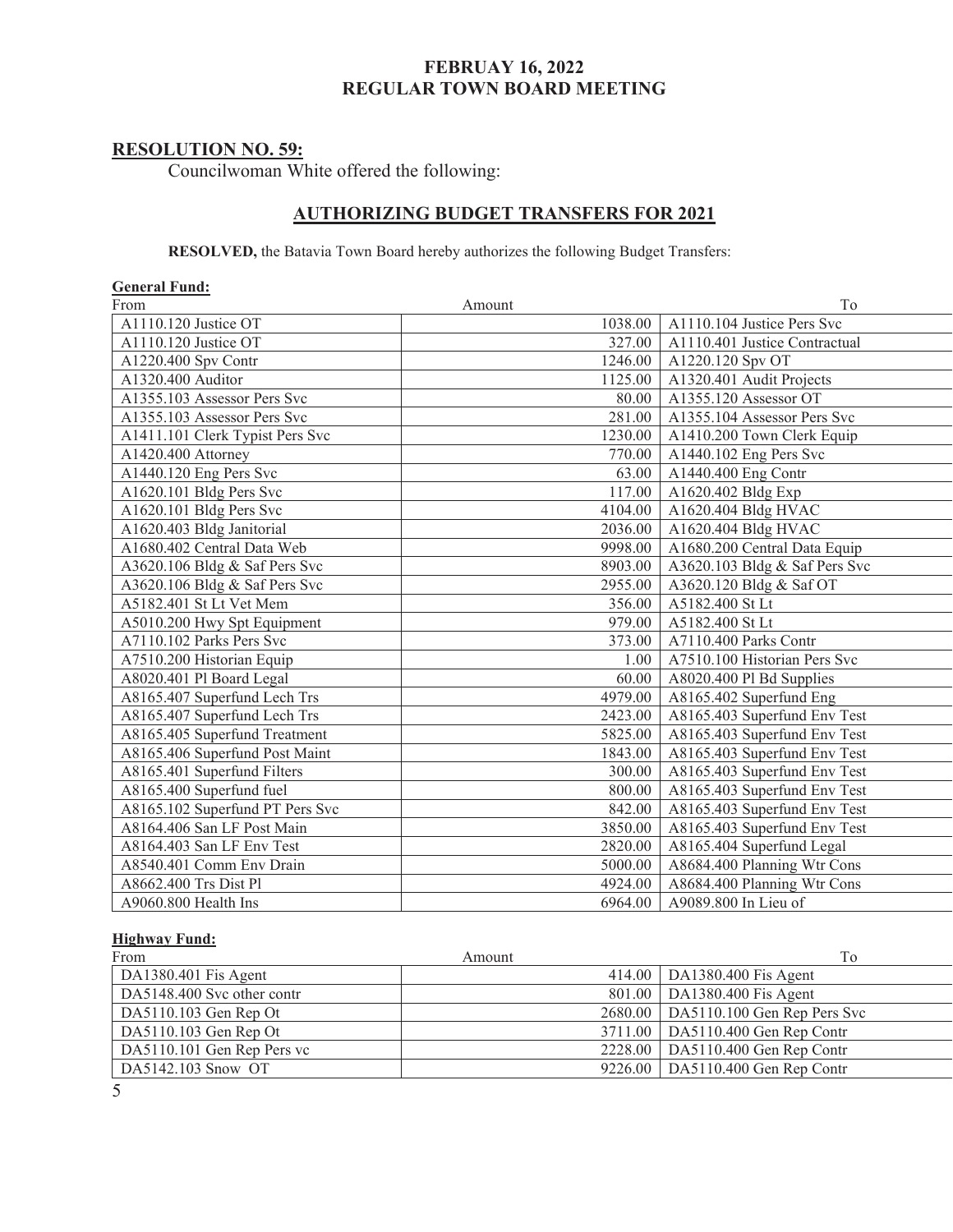| $\vert$ DA5130.200 Mach Equip |          | 27445.00   DA5130.400 mach Contr   |
|-------------------------------|----------|------------------------------------|
| DA5142.400 Snow Rem Contr     |          | 3400.00 DA5140.100 Brush Pers Svc  |
| DA5142.400 Snow Rem Contr     |          | 4829.00   DA5140.400 Brush Contr   |
| DA5142.101 Snow Pers Svc      |          | 6482.00   DA5142.100 Snow Pers Svc |
| $D_A5142.100$ Snow Contr      | 20431.00 | DA9010.800 NYSR                    |

#### **Sewer District #1 Fund:**

| From                           | Amount    | To                            |
|--------------------------------|-----------|-------------------------------|
| SS1-8120.106. San Swr Pers Svc | 26.00     | SS1-1380.401 Fiscal Agent     |
| SS1-8120.106. San Swr Pers Svc | 174.00    | SS1-1380.402 Fiscal Agent     |
| SS1-8120.106. San Swr Pers Svc | 3096.00   | SS1-1380.403 Fiscal Agent     |
| SS1-8120.106. San Swr Pers Svc | 2221.00   | SS1-8110.100 Pers Svc AM      |
| SS1-8120.106. San Swr Pers Svc | 346.00    | SS1-8110.400 Swr Admin Contr  |
| SS1-8120.106. San Swr Pers Svc | 1387.00   | SS1-8110.403 Swr Admin Cons   |
| SS1-8120.106. San Swr Pers Svc | 1066.00   | SS1-8120.102 San Swr Pers Svc |
| SS1-8120.106. San Swr Pers Svc | 1455.00   | SS1-8120.121 Pers Svc on call |
| SS1-8120.106. San Swr Pers Svc | 5123.00   | SS1-8120.400 San Swr Contr    |
| SS1-8120.200 San Swr Equip     | 128065.00 | SS1-8130.400 Swr Treatment    |
| SS1-8120.405 Rep Res           | 200029.00 | SS1-8130.400 Swr Treatment    |
| SS1-8120.404 Snt Swr Rep       | 8000.00   | SS1-8130.400 Swr Treatment    |
| SS1-8120.407 Snt Swr Cap       | 25000.00  | SS1-8130.400 Swr Treatment    |
| SS1-8120.406 San Swr Rep       | 7152.00   | SS1-8130.400 Swr Treatment    |
| SS1-8120.401 Snt Swr Legal     | 635.00    | SS1-8130.400 Swr Treatment    |
| SS1-9010.800 NYSR              | 3212.00   | $SS1-9060.800$ Health Ins     |
| SS1-9010.800 NYSR              | 1237.00   | SS1-9089.800 In lieu          |
| SS1-9030.800 SS                | 880.00    | SS1-9089.800 In lieu          |
| SS1-8120.120 Pers Svc          | 561.00    | SS1-8120.121 Pers Svc         |

#### **Sewer District #2 Fund:**

| From                          | Amount   | To                                 |
|-------------------------------|----------|------------------------------------|
| SS2-1380.401 Fiscal Agent     | 9.00     | SS2-1380.403 Fiscal Agent          |
| SS2-1380.401 Fiscal Agent     | 58.00    | SS2-1380.404 Fiscal Agent          |
| SS2-1380.401 Fiscal Agent     | 1032.00  | SS2-1380.405 Fiscal Agent          |
| SS2-8110.403 Swr Admin Cons   | 1050.00  | SS2-8110.100 Swr Admin Pers Svc AM |
| SS2-8120.106 San Swr Pers Svc | 595.00   | SS2-8120.102 San Swr Pers Svc      |
| SS2-8110.200 San Swr Equip    | 5888.00  | SS2-8120.400 San Swr Contr         |
| SS2-8120.403 San Swr Upgr     | 8000.00  | SS2-8120.400 San Swr Contr         |
| SS2-8120.407 Sn Swr Cap       | 16539.00 | SS2-8120.400 San Swr Contr         |
| SS2-8120.406 San Swr Rep      | 11260.00 | SS2-8130.400 Swr Treatment         |
| SS2-9010.800 Nysr             | 726.00   | SS2-9089.800 In lieu               |

## **Water District Fund:**

| From                          | Amount    | To                               |
|-------------------------------|-----------|----------------------------------|
| SW8310.101 Wtr Admin Pers Syc | 143.00    | SW8310.100 Wtr Admin Pers Syc AM |
| SW8310.120 Wtr Admin Pers Svc | 706.00    | SW8310.100 Wtr Admin Pers Svc AM |
| SW8340.105 Trs Dist Pers Svc  | 135.00    | SW8310.100 Wtr Admin Pers Svc AM |
| SW8340.106 Wtr Dist Per Svc   | $3925.00$ | SW8310.100 Wtr Admin Pers Svc AM |
| SW8340.106 Wtr Dist Per Syc   | 691.00    | SW8310.400 Wtr Admin Contr       |
| SW8340.106 Wtr Dist Per Svc   | 2775.00   | SW8310.403 Wtr Admin cons        |
| SW8340.106 Wtr Dist Per Svc   | 2393.00   | SW8340.102 Trs Dist Pers Svc     |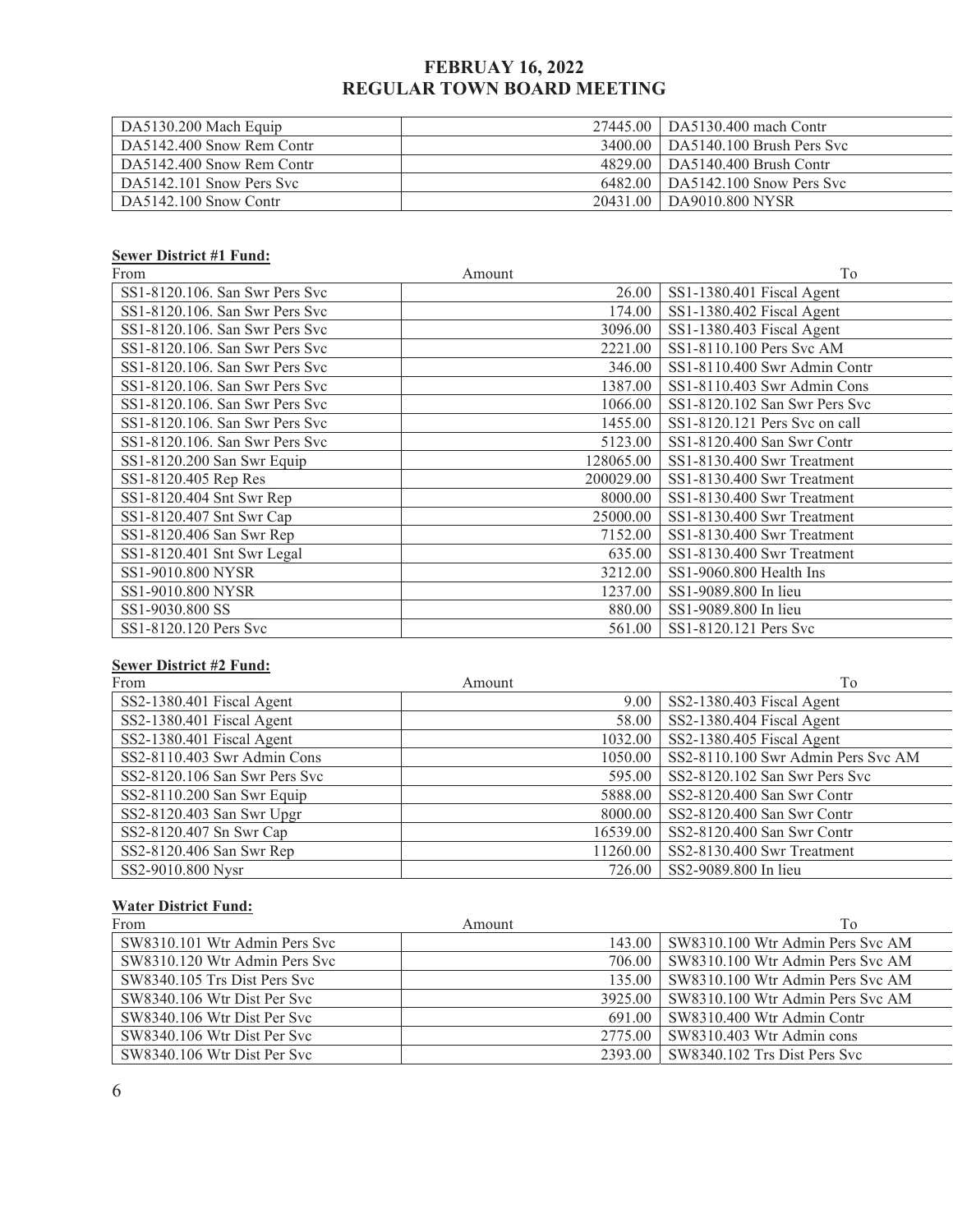| SW8340.106 Wtr Dist Per Svc   | 12359.00  | SW8340.120 Trs Dist Pers Svc |
|-------------------------------|-----------|------------------------------|
| SW8340.106 Wtr Dist Per Svc   | 2450.00   | SW8340.400 Trs Dist Contr    |
| SW8340.106 Wtr Dist Per Svc   | 4262.00   | SW9089.800 In Lieu           |
| SW8340.106 Wtr Dist Per Svc   | 432.00    | SW9030.800 SS                |
| SW8340.200 Trs Dist Equip     | 1345.00   | SW9030.800 SS                |
| SW8340.200 Trs Dist Equip     | 78786.00  | SW8320.400 Source of Supply  |
| SW8340.401 Trs Dist Legal     | 208.00    | SW8320.400 Source of Supply  |
| SW8340.404 Trs Dist Res       | 52.00     | SW1380.400 Fiscal Agent      |
| SW8340.404 Trs Dist Res       | 347.00    | SW1380.401 Fiscal Agent      |
| SW8340.404 Trs Dist Res       | 480.00    | SW1380.402 Fiscal Agent      |
| SW8340.404 Trs Dist Res       | 6192.00   | SW1380.403 Fiscal Agent      |
| SW8340.404 Trs Dist Res       | 217317.00 | SW8320.400 Source of Supply  |
| SW8340.405 TRs Dist Lg Mtr    | 10265.00  | SW8320.400 Source of Supply  |
| SW8340.406 TRs Dist Res Mtr   | 9600.00   | SW8320.400 Source of Supply  |
| SW8389.401 Wtr Mtr new Cust   | 2400.00   | SW8320.400 Source of Supply  |
| SW8389.402 Wtr Mtr Radio Read | 2400.00   | SW8320.400 Source of Supply  |
| SW9010.800 Nysr               | 9834.00   | SW8320.400 Source of Supply  |
| SW9060.800 Health Ins         | 8561.00   | SW8320.400 Source of Supply  |
| SW9089.802 Uniforms           | 41.00     | SW8320.400 Source of Supply  |
| SW9060.800 Health Ins         | 451.00    | SW8340.120 Pers Svc          |
| SW8340.109 Pers Svc           | 785.00    | SW8340.120 Pers Svc          |
| SW8340.121 Pers Svc           | 210.00    | SW8340.120 Pers Svc          |
|                               |           |                              |

**Second by:** Deputy Supervisor Underhill **Ayes:** White, Underhill, Michalak, Zambito, Post **APPROVED by unanimous vote** (5-0)

#### **RESOLUTION NO. 60:**

Supervisor Post offered the following:

## **RESOLUTION INCREASING 2021 BUDGETARY LINE ITEMS**

**RESOLVED**, the Batavia Town Board hereby authorizes the following 2021 budget line item increases to account for increase of usage sales:

Revenue Line Item: Amount: Expenditure Line Item: Amount:

**SW2140 \$259,984.00 SW8320.400 \$259,984.00** 

**Second by:** Deputy Supervisor Underhill **Ayes:** Post, Underhill, Michalak, Zambito, White **APPROVED by unanimous vote** (5-0)

## **RESOLUTION NO. 61:**

Councilwoman Michalak offered the following:

## **RESOLUTION TO INTRODUCE PROPOSED LOCAL LAW No. 1 of 2022**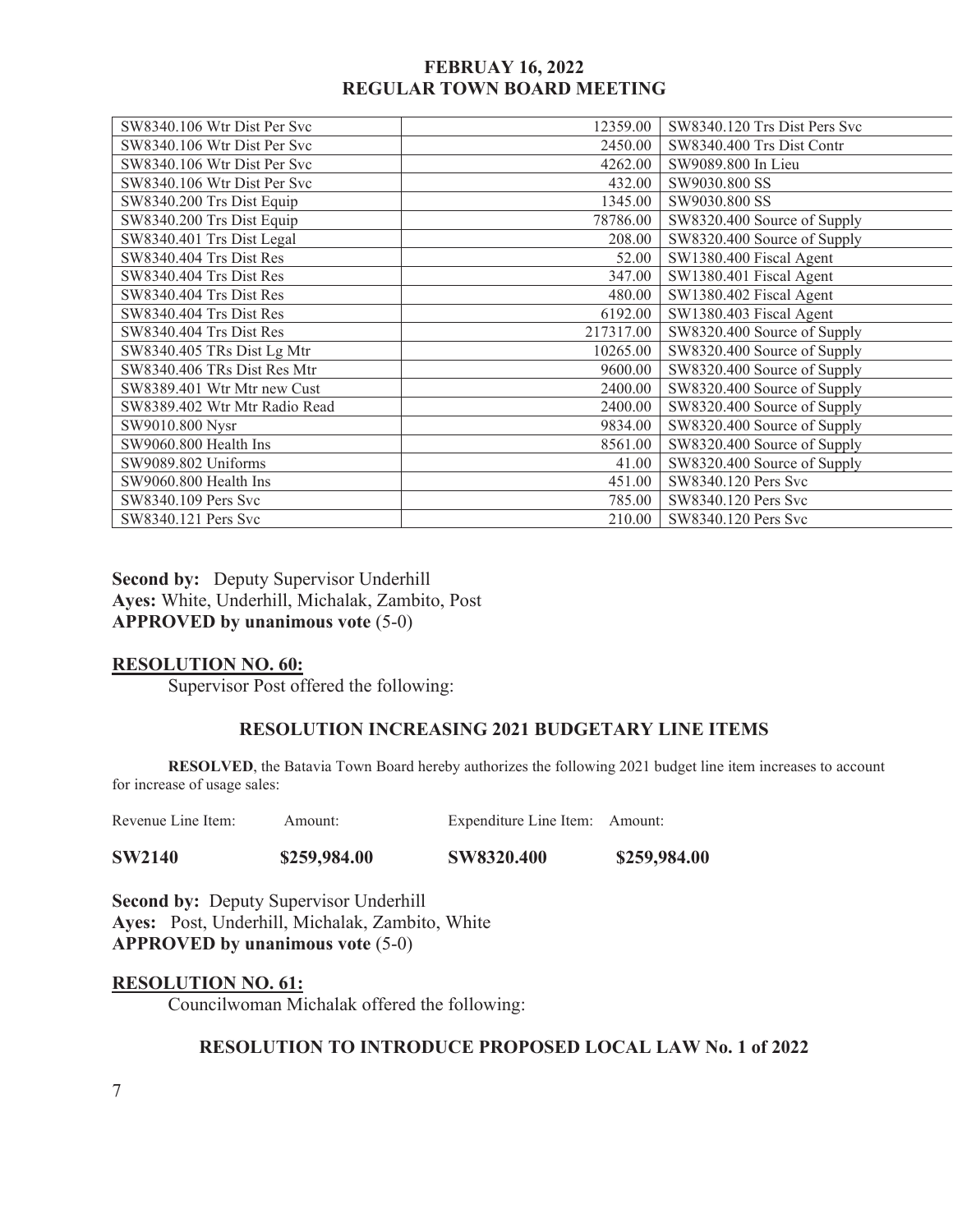## **AND TO SCHEDULE A PUBLIC HEARING**

**WHEREAS**, the Town Board of the Town of Batavia, New York desires to consider adopting legislation to amend the "Zoning Map of the Town of Batavia, New York.", which was established in Section 235-7 of the Code of the Town of Batavia, adopted on August 15, 2001 by Local Law No. 4 of 2001, as amended through November 17, 2021.

**NOW, THEREFORE, BE IT RESOLVED** by the Town Board of the Town of Batavia, New York that proposed Local Law No. 1 of 2022 entitled "A Local Law to Amend the Zoning Map of the Town of Batavia, New York", which proposed Local Law is now in its final form as appears by a copy thereof hereto attached, be and the same hereby is introduced for adoption; and

**BE IT FURTHER RESOLVED** that said proposed Local Law be laid upon the desks of the members of this Town Board on this date and remain there and a copy thereof be kept on file in the office of the Town Clerk until March 16, 2022, and that a public hearing be held on the 16<sup>th</sup> day of March, at 7:00 p.m. at the Batavia Town Hall, 3833 West Main Street Road, Batavia, New York, on the advisability of enacting said proposed Local Law; and

**BE IT FURTHER RESOLVED** that a copy of said proposed Local Law be mailed to each member of the Town Board not in attendance at this meeting in a postpaid, properly addressed and securely closed envelope in a post box within the Town of Batavia, New York not less than (10) ten calendar days, exclusive of Sunday, prior to the date of said public hearing; and

**BE IT FURTHER RESOLVED** that the Town Clerk shall cause notice of said public hearing to be published once in The Daily News at least ten (10) days prior to the date of said public hearing, pursuant to New York State Law Section 264 (1), which notice shall contain the time and place of said hearing, the title and purpose thereof, as well as a statement that a copy of said proposed Local Law is on file in the Town Clerk's Office; and

**BE IT FURTHER RESOLVED** that this matter shall be referred to the Genesee County Planning Board and the Town of Batavia Planning Board for consideration; and

**BE IT FURTHER RESOLVED** that at least ten (10) days prior to the public hearing, written notice of any proposed regulations, restrictions or boundaries of districts within the Town and amendments thereto be served personally or given by mail by the Town to each person or persons required to be notified pursuant to New York State Town Law Section 264 (2).

**Second by:** Councilman Zambito **Ayes:** Michalak**,** Zambito, White, Underhill, Post **APPROVED by unanimous vote (**5-0)

## **NOTICE OF PUBLIC HEARING BY THE TOWN BOARD OF THE TOWN OF BATAVIA, NEW YORK TO CONSIDER ADOPTING A PROPOSED LOCAL LAW**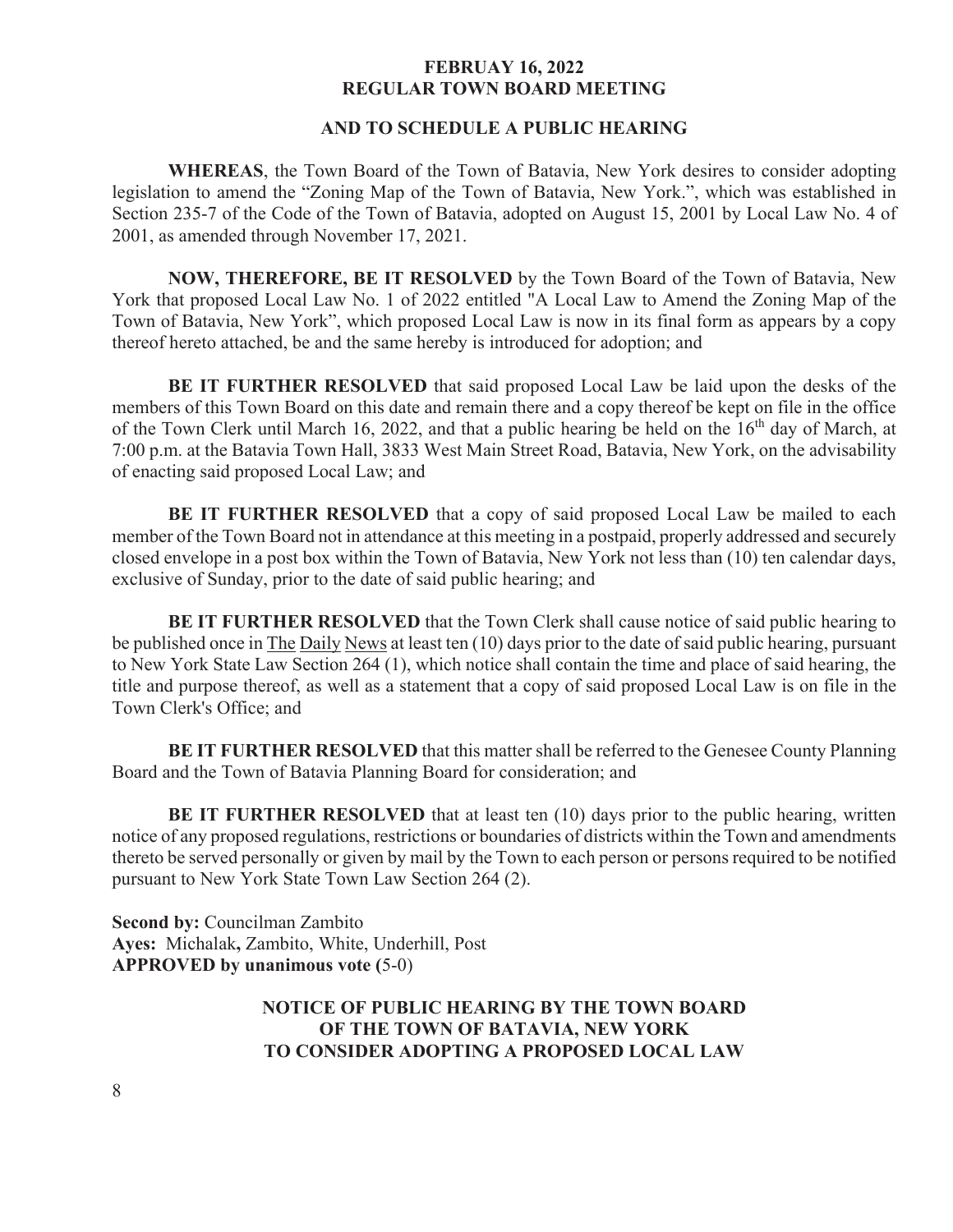**PUBLIC NOTICE** is hereby given that there has been presented to the Town Board of the Town of Batavia, New York on the 16<sup>th</sup> day of February, 2021, proposed Local Law No. 1 of 2022 entitled "A Local Law to Amend the Zoning Map of the Town of Batavia, New York". Said Local Law proposes to amend the "Zoning Map of the Town of Batavia, New York", as established in Section 235-7 of the Code of the Town of Batavia:

Amend the Zoning Map to change the classification of the following parcels of land, located on North Ag Park Drive, from split Commercial (C) and Industrial Park (IP) zoning to full Industrial Park (IP) zoning:

#### **The entirety of: Tax Map No. 13.-1-170.11 and 13.-1-174**

**PLEASE TAKE FURTHER NOTICE** that on 16<sup>th</sup> day of March, 2022, at 7:00 o'clock in the afternoon of that day the Town Board of the Town of Batavia, New York will conduct a public hearing at the Batavia Town Hall, located at 3833 West Main Street Road, in the Town of Batavia, New York, for the purpose of considering the advisability of enacting said proposed Local Law, at which time and place all persons interested will be heard.

**PLEASE TAKE FURTHER NOTICE** that this notice represents only a summary of the

proposed Zoning Map Amendment. A complete copy of the Local Law is on file at the office of the Batavia Town Clerk, 3833 West Main Street Road, Batavia, New York and is open for public inspection during regular office hours, Monday through Friday, 8:30 a.m. to 4:30 p.m.

**Dated**: February 16, 2022 Teressa M. Morasco Town of Batavia Town Clerk

| Local Law Filing | New York State Department of State                               |
|------------------|------------------------------------------------------------------|
|                  | 41 State Street, Albany, NY 12231                                |
|                  | (Use this form to file a local law with the Secretary of State.) |

Text of law should be given as amended. Do not include matter being eliminated and do not use italics or underlining to indicate new matter.

| County  |                                   |
|---------|-----------------------------------|
| Citv    | Batavia, Genesee County, New York |
| Town    |                                   |
| Village |                                   |

Local Law No. 1 of the year 2022.

A local law known as to Amend the Zoning Map of the Town of Batavia, New York (Insert Title)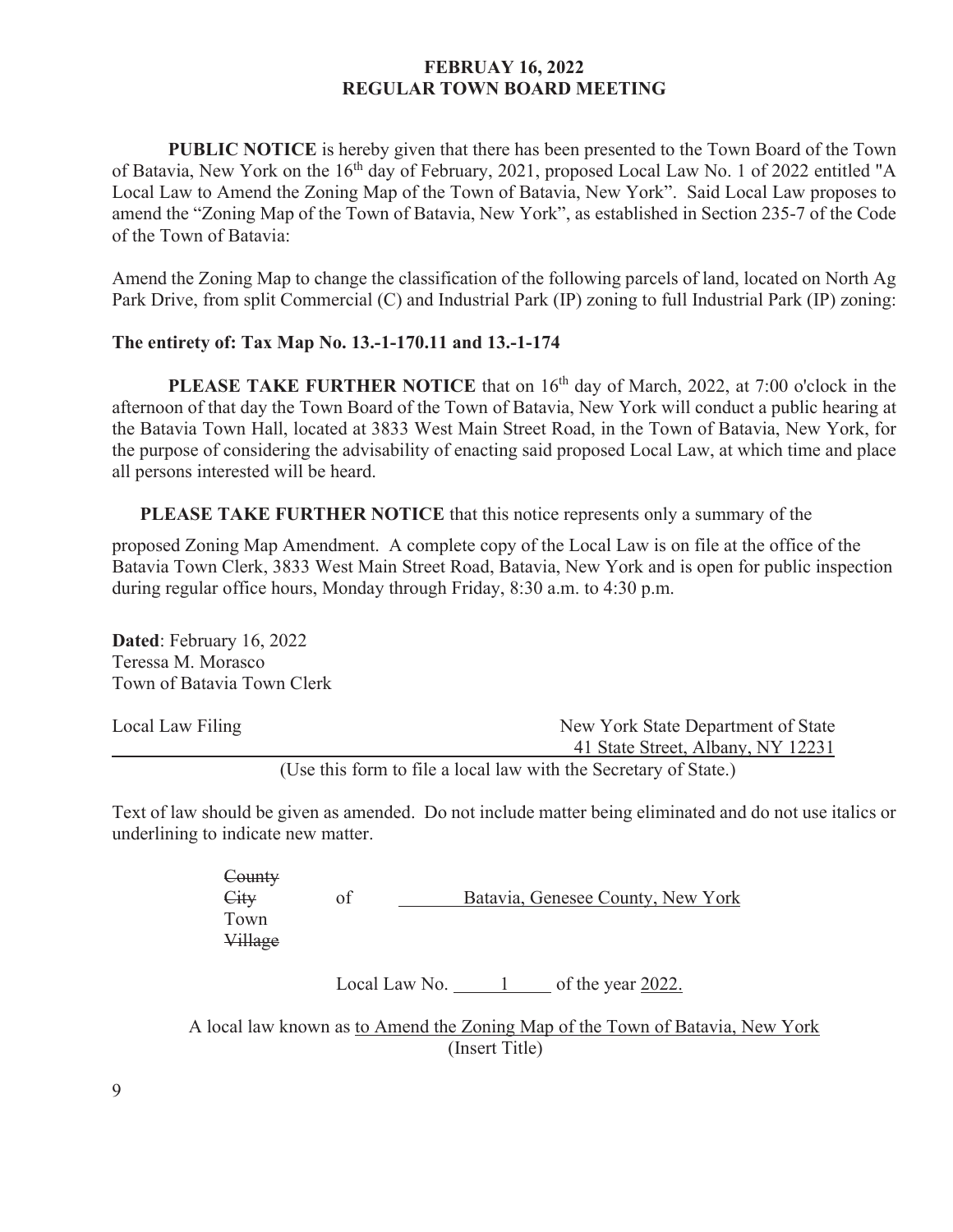Be it enacted by the Town Board Communication of the Town Board of the Town Board of the Second Library of the Town Board of the Second Library of the Second Library of the Second Library of the Second Library of the Secon (Name of Legislative Body) **County**  City of **Batavia, Genesee County, New York** as follows: Town

# **SECTION I. AMEND THE ZONING MAP**

Village

 The map entitled "Zoning Map of the Town of Batavia, New York", which was established in Section 235-7 of the Code of the Town of Batavia, adopted on August 15, 2001, by Local Law No. 4 of the year 2001, as amended through November 17, 2021, is hereby amended as per the Zoning Map annexed hereto and made a part hereof as **EXHIBIT A**. The revision to the Zoning Map is to change the classification of the following parcels of land, located on North Ag Park Drive, from split Commercial District (C) and Industrial Park District (IP) zoning to full Industrial Park District (IP) zoning: **The entirety of: Tax Map No. 13.-1-170.11 and 13.-1-174** 

# **SECTION II**: **EFFECTIVE DATE AND SEVERABILITY**

This local law shall take effect 10 days after publication and upon the filing with the Secretary of State in accordance with the Municipal Home Rule Law and Town Law. If any part or section of this local law shall be held to be invalid, the remaining provisions thereof shall not fail but shall remain in full force and effect. All local laws, ordinances, rules or regulations, or parts or portions thereof that conflict or are contrary to any portion of this local law are hereby repealed.

# **(Complete the certification in the paragraph that applies to the filing of this local law and strike out that which is not applicable.)**

# **1. (Final adoption by local legislative body only.)**

I hereby certify that the local law annexed hereto, designated as local law No. 1 of 2022, of the (County) (City) (Town) (Village) of Batavia, New York was duly passed by the Town Board on March 16, 2022, in accordance with the applicable provisions of law.

# **2. (Passage by local legislative body with approval, no disapproval or repassage after disapproval by the Elective Chief Executive Officer\*.)**

I hereby certify that the local law annexed hereto, designated as local law No.  $\qquad \qquad$  of 20  $\qquad$  of the (County) (City) (Town) (Village) was duly passed by the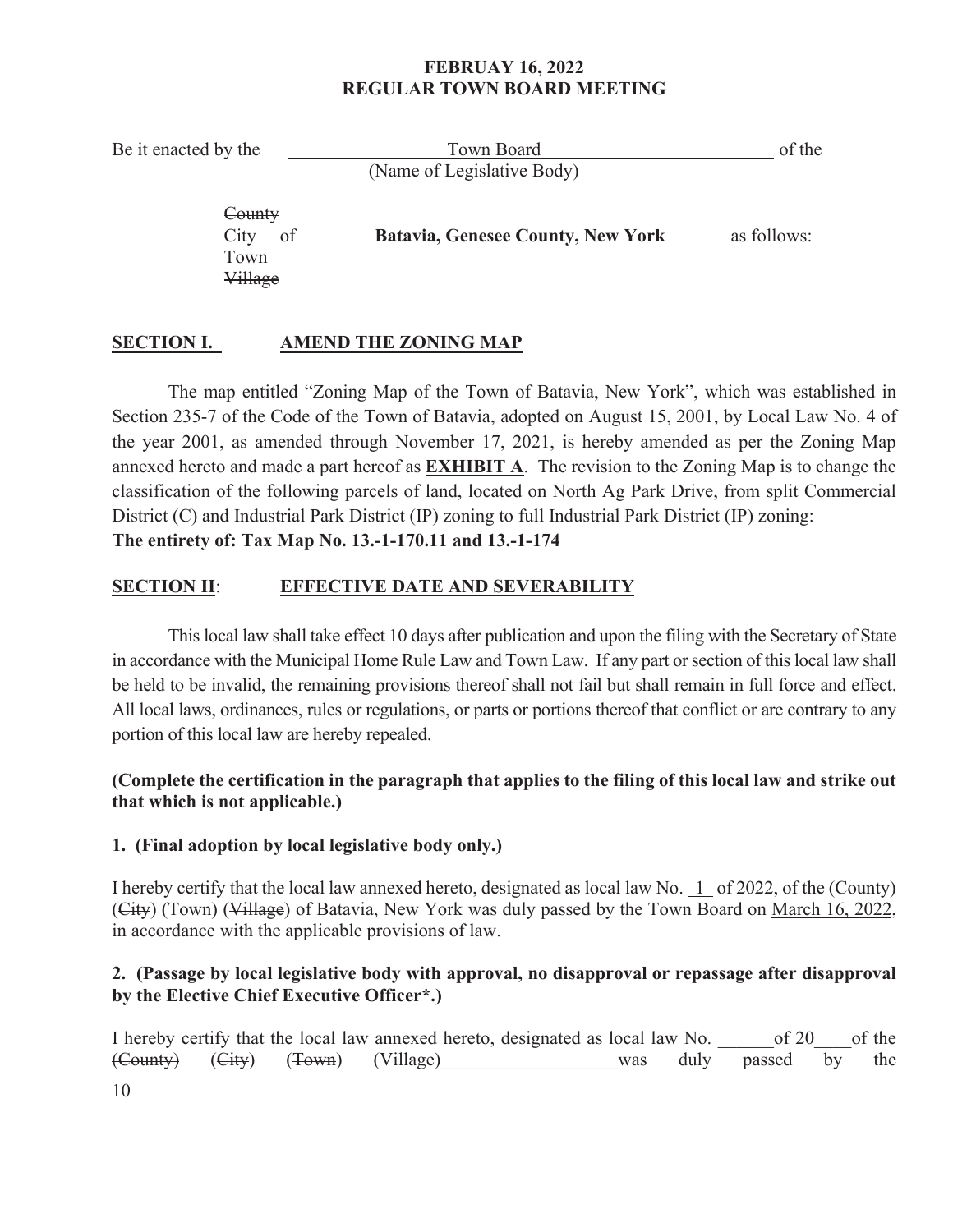$\begin{equation} \begin{array}{c}\n\text{on } \underline{\hspace{1cm}}\text{on } \underline{\hspace{1cm}}\text{on} \underline{\hspace{1cm}}\text{on} \underline{\hspace{1cm}}\text{on} \underline{\hspace{1cm}}\text{on} \underline{\hspace{1cm}}\text{on} \underline{\hspace{1cm}}\text{on} \underline{\hspace{1cm}}\text{on} \underline{\hspace{1cm}}\text{on} \underline{\hspace{1cm}}\text{on} \underline{\hspace{1cm}}\text{on} \underline{\hspace{1cm}}\text{on} \underline{\hspace{1cm}}\text{on} \underline{\hspace{1cm}}\text{on} \underline{\hspace$  (repassed after disapproval) by the \_\_\_\_\_\_\_\_\_\_\_\_\_\_\_\_\_\_\_\_\_\_\_\_\_\_\_\_\_\_\_ and was deemed duly adopted on 2017, in accordance with the applicable provisions of law.

# **3. (Final adoption by referendum.)**

I hereby certify that the local law annexed hereto, designated as local law No.  $\qquad \qquad$  of 20  $\qquad$  of the (County) (City) (Town) (Village) of \_\_\_\_\_\_ \_\_\_\_\_\_\_\_\_\_\_\_\_\_\_ was duly passed by the \_\_\_\_\_\_\_\_\_\_\_\_ on 20 and was (approved) (not disapproved) (repassed after disapproval) by the \_\_\_\_\_\_\_\_\_\_\_\_\_\_\_\_\_\_\_\_\_\_ on \_\_\_\_\_\_\_\_\_\_\_ 20\_\_. Such local law was submitted to the people by reason of a (mandatory) (permissive) referendum, and received the affirmative vote of a majority of the qualified electors voting thereon at the (general) (special) (annual) election held on \_\_\_\_\_\_\_\_\_\_\_\_\_\_\_\_\_\_\_\_\_\_\_\_20\_\_\_\_\_, in accordance with the applicable provisions of law.

## **4. (Subject to permissive referendum and final adoption because no valid petition was filed requesting referendum.)**

I hereby certify that the local law annexed hereto, designated as local law No.  $\qquad \qquad$  of 20  $\qquad$  of the  $(County) (City) (Town) (Village) of$  was duly passed by the  $\Box$ on \_\_\_\_\_\_\_\_\_\_\_\_\_\_\_\_\_\_\_\_\_\_\_\_\_\_ 20\_\_\_, and was (approved) (not disapproved) (repassed after disapproval) by the on 20\_\_\_. Such local law was subject to permissive referendum and no valid petition requesting such referendum was filed as of  $20$ , in accordance with the applicable provisions of law.

## **\* Elective Chief Executive Officer means or includes the chief executive officer of a county elected on a county-wide basis or, if there be none, the chairman of the county legislative body, the mayor of a city or village, or the supervisor of a town where such officer is vested with the power to approve or veto local laws or ordinances.**

# **5. (City local law concerning Charter revision proposed by petition.)**

I hereby certify that the local law annexed hereto, designated as local law No.  $\qquad \qquad$  of 20 of the City of **EXECUTE:** having been submitted to referendum pursuant to the provisions of section (36) (37) of the Municipal Home Rule Law, and having received the affirmative vote of a majority of the qualified electors of such city voting thereon at the (special) (general) election held on \_\_\_\_\_\_\_\_\_\_\_\_\_\_\_\_\_\_ 20\_\_\_\_\_, became operative.

## **6. (County local law concerning adoption of Charter.)**

I hereby certify that the local law annexed hereto, designated as local law No.  $\qquad \qquad$  of 20 of the County of \_\_\_\_\_\_\_\_\_\_\_\_\_\_\_\_\_\_\_\_\_\_\_\_\_, State of New York, having been submitted to the electors at the General Election of November 20 quite pursuant to subdivisions 5 and 7 of section 33 of the Municipal Home Rule Law, and having received the affirmative vote of a majority of the qualified electors of the cities of said county as a unit and of a majority of the qualified electors of the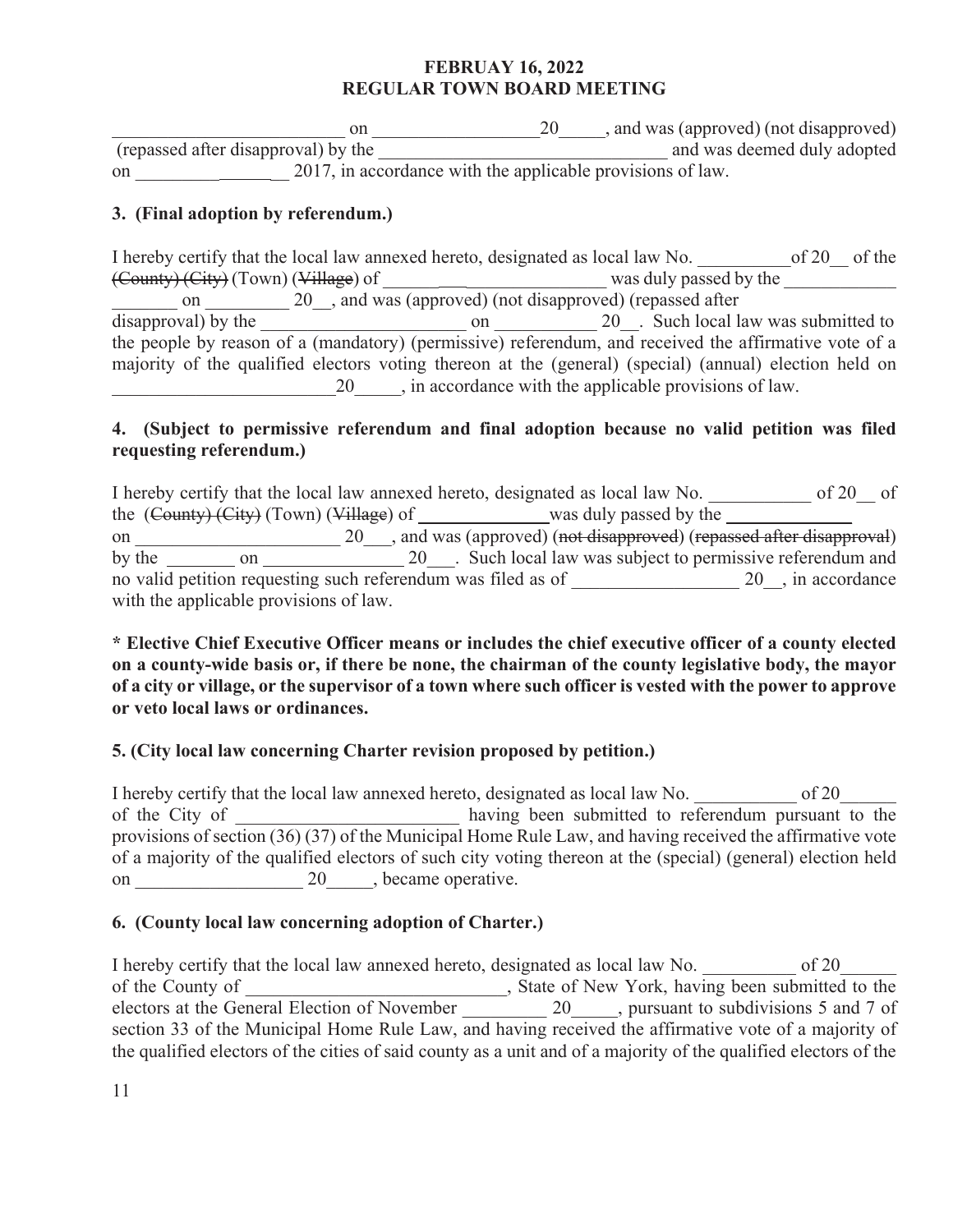towns of said county considered as a unit voting at said general election, became operative.

(If any other authorized form of final adoption has been followed, please provide an appropriate certification.)

I further certify that I have compared the preceding local law with the original on file in this office and that the same is a correct transcript therefrom and of the whole of such original local law, and was finally adopted in the manner indicated in paragraph  $\boxed{1}$ , above.

(SEAL)

Teressa M. Morasco Town Clerk, Town of Batavia

Date: , 2022 **Certification to be executed by County Attorney, Corporation Counsel, Town Attorney, Village Attorney or other authorized Attorney of locality.)** 

# **STATE OF NEW YORK COUNTY OF GENESEE**

I, the undersigned, hereby certify that the foregoing local law contains the correct text and that all proper proceedings have been had or taken for the enactment of the local law annexed hereto.

 Kevin Earl Counsel to the Supervisor **County**  City of Batavia Town Town Village

Date: \_\_\_\_\_\_\_\_\_\_\_\_\_\_\_\_\_\_\_, 2022

## **RESOLUTION NO. 62:**

Councilman Zambito offered the following:

 $\mathcal{L}_\text{max} = \frac{1}{2} \sum_{i=1}^{n} \frac{1}{2} \sum_{i=1}^{n} \frac{1}{2} \sum_{i=1}^{n} \frac{1}{2} \sum_{i=1}^{n} \frac{1}{2} \sum_{i=1}^{n} \frac{1}{2} \sum_{i=1}^{n} \frac{1}{2} \sum_{i=1}^{n} \frac{1}{2} \sum_{i=1}^{n} \frac{1}{2} \sum_{i=1}^{n} \frac{1}{2} \sum_{i=1}^{n} \frac{1}{2} \sum_{i=1}^{n} \frac{1}{2} \sum_{i=1}^{n} \frac{1$ 

## **TOWN OF BATAVIA SEQR - LEAD AGENCY RESOLUTION**

12 **WHEREAS,** the Town Board has introduced Local Law No. 1 of 2022, which proposes to make changes to the Zoning Map of the Town of Batavia to change the classification of the following parcels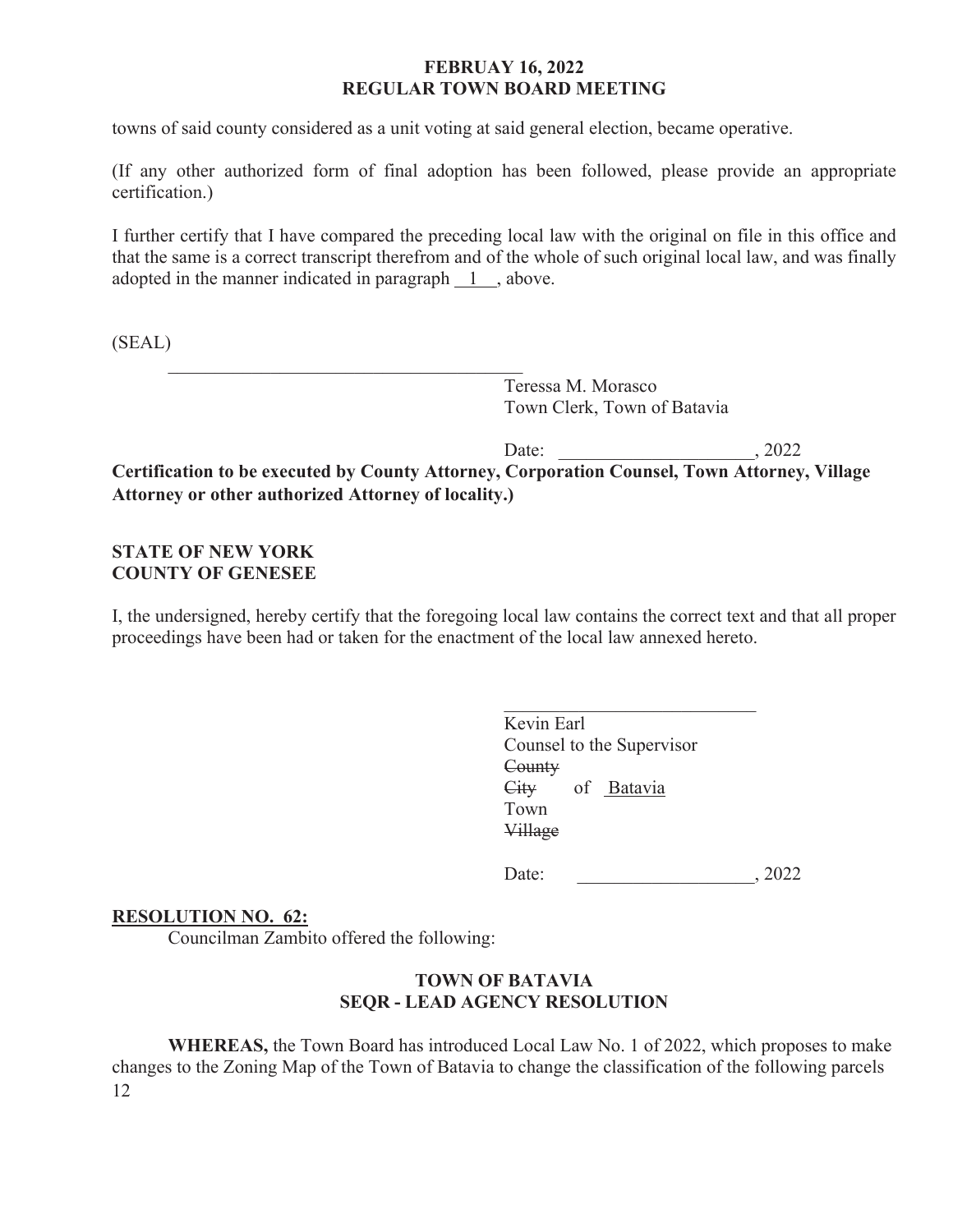of land, located on North Ag Park Drive, from split Commercial (C) and Industrial Park (IP) to full Industrial Park (IP): The entirety of: Tax Map No. 13.-1-170.11 and 13.-1-174

**WHEREAS**, the Town Board is the only agency that will be either approving, funding or directly undertaking an action.

**NOW, THEREFORE, BE IT RESOLVED** by the Town Board of the Town of Batavia, New York, that it shall be declared the Lead Agency with regard to an environmental review pursuant to the State Environmental Quality Review Act, and it shall prepare a Long Environmental Assessment Form for this Type I action, and

**BE IT FURTHER RESOLVED** that the Town Board shall take all other steps necessary to complete the environmental review assessment.

**Second by:** Councilwoman White **Ayes:** Zambito, White, Underhill, Michalak, Post **APPROVED by unanimous vote (**5-0)

## **RESOLUTION NO. 63:**

Councilwoman White offered the following:

## **AMENDMENT 1 TO RESOLUTION 1 OF 2022 GENERAL ORGANIZATIONAL RESOLUTION**

**RESOLVED,** the Batavia Town Board hereby amends resolution 1 of 2022, entitled "General Organizational Resolution" by adding the following appointment for the one-year term effective January 1, 2022 and ending December 31, 2022:

## **OFFICE/DESIGNATION APPOINTEE**

Labor Standards Officer …………………..…………..Steven Mountain

**Second by:** Councilman Zambito **Ayes:** White, Zambito, Underhill, Michalak, Post **APPROVED by unanimous vote** (5-0)

## **RESOLUTION NO. 64:**

Deputy Supervisor Underhill offered the following:

# **RESOLUTION ACKNOWLEDGING FAIR HOUSING POLICYAND DESIGNATED FAIR HOUSING, SECTION 3 AND LABOR STANDARDS OFFICERS FOR THE TOWN OF BATAVIA**

**WHEREAS**, the Town of Batavia is a recipient of Community Development Block Grant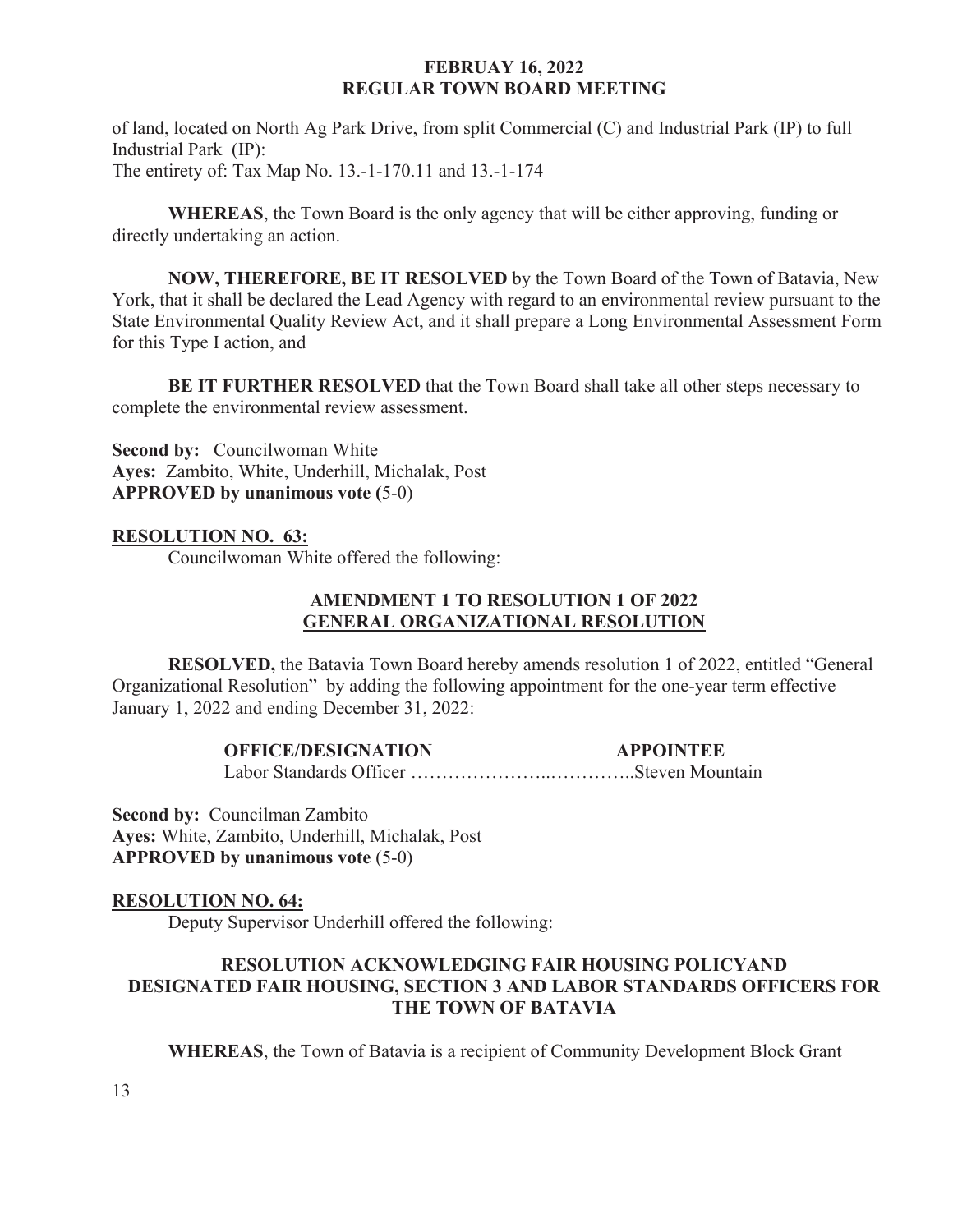(CDBG) funding through the United States Department of Homes and Community Renewal, administered by the New York State Governor's Office for Small Cities; and

**WHEREAS**, the rules and regulations governing the Community Development Block Program require that the Town be responsible for taking specific actions to affirmatively further fair housing (AFFH) practices in the Town; and

**WHEREAS**, the rules and regulations governing the Community Development Block Program require that the Town be responsible for ensuring compliance with Section 3 of the Housing and Urban Development Act of 1968, as amended, including the appointment of a Section 3 Officer to oversee compliance; and

**WHEREAS**, the rules and regulations governing the Community Development Block Program require that the Town be responsible for ensuring compliance with Davis Bacon and Related Labor Standards Acts including the appointment of a Labor Standards Officer to review and/or oversee compliance; now, therefore, be it

**RESOLVED**, that it is the policy of the Town to implement programs to ensure equal opportunity in housing for all persons regardless of race, color, religion, sex, handicap or disability, or familial status or national origin, and that discrimination in the sale, rental, leasing, financing of housing to be used for construction of housing, or in the provision of brokerage services, because of race, color, religion, ancestry, sex, national origin, handicap or disability, is prohibited by Title VIII of the Civil Rights Act of 1968 (Federal Housing Law); and be it further

**RESOLVED,** that the Town will undertake the following AFFH actions within one (1) year of the award of CDBG funds:

- 1. Display fair housing posters and distribute fair housing materials prepared by New York State, the municipality, U.S. Department of Housing and Urban Development (HUD), or fair housing organizations to community residents, landlords, real estate professional and lenders;
- 2. Elected officials, municipality staff in charge of planning, zoning, building, housing, community and economic development, and their third-party consultants attend and online fair housing training seminar; and be it further.

**RESOLVED**, that this resolution acknowledges that Patti Michalak of the Town of Batavia, was appointed on January 5, 2022 as the Fair Housing Officer for the Town for the 2022 Fiscal Year; and be it further

**RESOLVED**, that this resolution acknowledges that Steve Mountain was appointed on January 5, 2022 as the Section 3 Officer for the Town of Batavia for the 2022 Fiscal Year; and be it further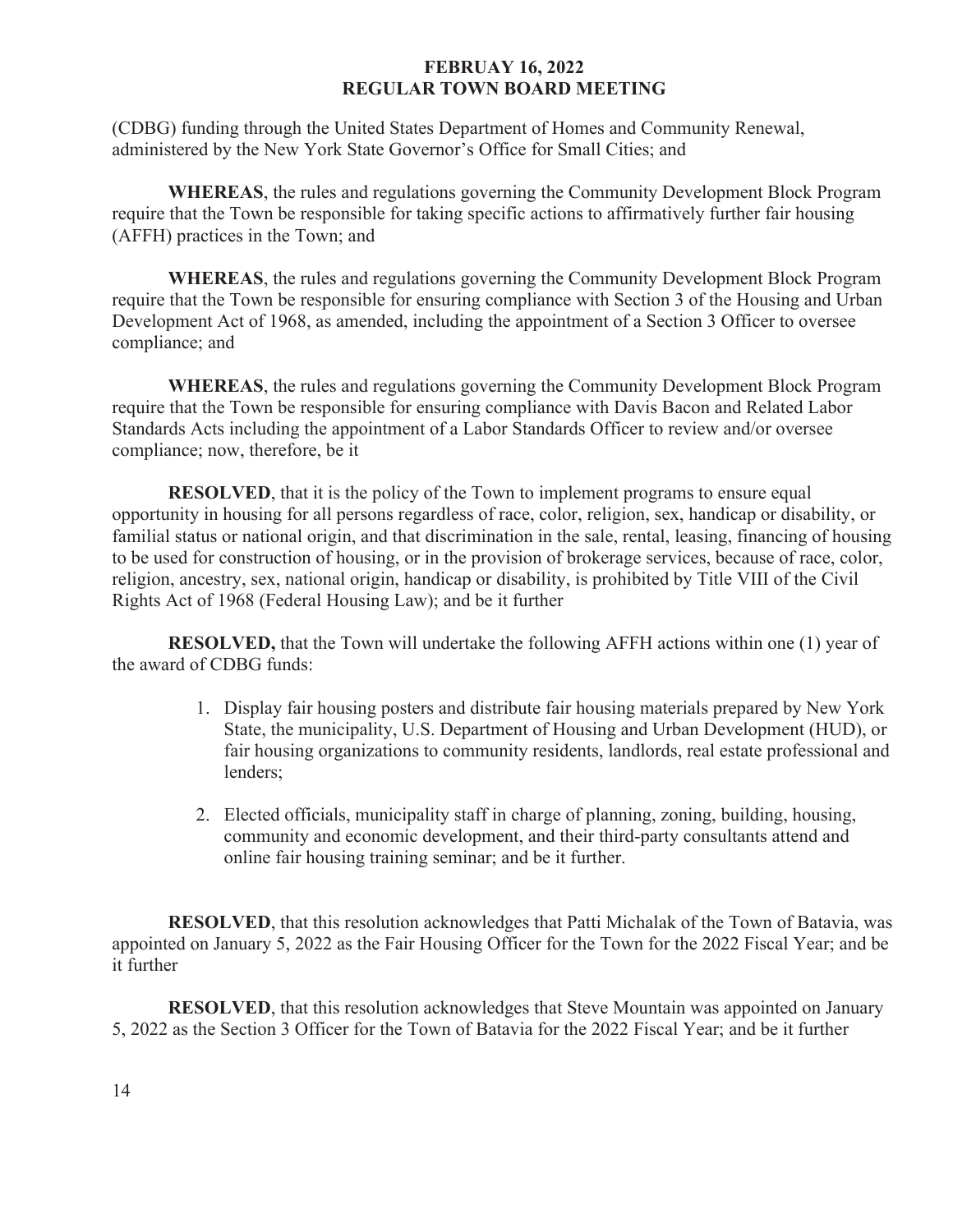**RESOLVED**, that this resolution acknowledges that Steve Mountain was appointed on February 16, 2022 as the Labor Standards Officer for the Town of Batavia for the 2022 Fiscal Year; and be it further

**RESOLVED**, that the positions of Fair Housing Officer, Section 3 Officer and Labor Standards Officer shall be renewed annually; and be it further

**RESOLVED**, that this resolution acknowledges that the Town has a Fair Housing Policy adopted by Local Law and is reviewed annually; and be it further

**RESOLVED**, that the Town Board may, on its own initiative or on petition, amend, supplement, or repeal the provisions of this resolution in conformity with applicable rules and regulations and in their interpretation and application, the provisions of this resolution shall be held to be minimum requirements, adopted for the promotion of the public health, morals, safety, or the general welfare. Whenever the requirements of this resolution are at variance with the requirements of any other lawfully adopted rules, regulations, or ordinances, the most restrictive, or that imposing the highest standards, shall govern; and be it further

**RESOLVED**, that this Resolution shall take effect immediately.

**Second by: Councilwoman White Ayes:** Underhill, White, Michalak, Zambito, Post **APPROVED by unanimous vote** (5-0)

#### **RESOLUTION NO. 65:**

Supervisor Post offered the following:

## **AUTHORIZATION TO ENTER INTO AGREEMENT WITH HOUSING TRUST FUND CORPORATION (HTFC) FOR THE COMMUNITY DEVELOPMENT BLOCK GRANT PROJECT #83PR103-21 KING'S PLAZA SEWER PUMP STATION**

 **WHEREAS,** the Town of Batavia ("Town") has received a Federal grant in the amount of seven hundred, forty-seven thousand, five hundred dollars (\$747,500.00) (the "Grant") from the New York State Housing Trust Fund Corporation ("HTFC") represented by the Office of Community Renewal through the Community Development Block Grant ("CDBG") Program (Project Grant #83PR103-21) for the purpose of providing financing to assist with the King's Plaza Sewer Pump Station Project; and

**WHEREAS**, the New York State Housing Trust Corporation proposed this New York State Community Development Block Grant Agreement and Schedules.

## **NOW, THEREFORE BE IT**

**RESOLVED**, that the Batavia Town Board hereby authorizes the Supervisor to execute the agreement between HTFC and the Town, a copy of which is annexed hereto and made a part of the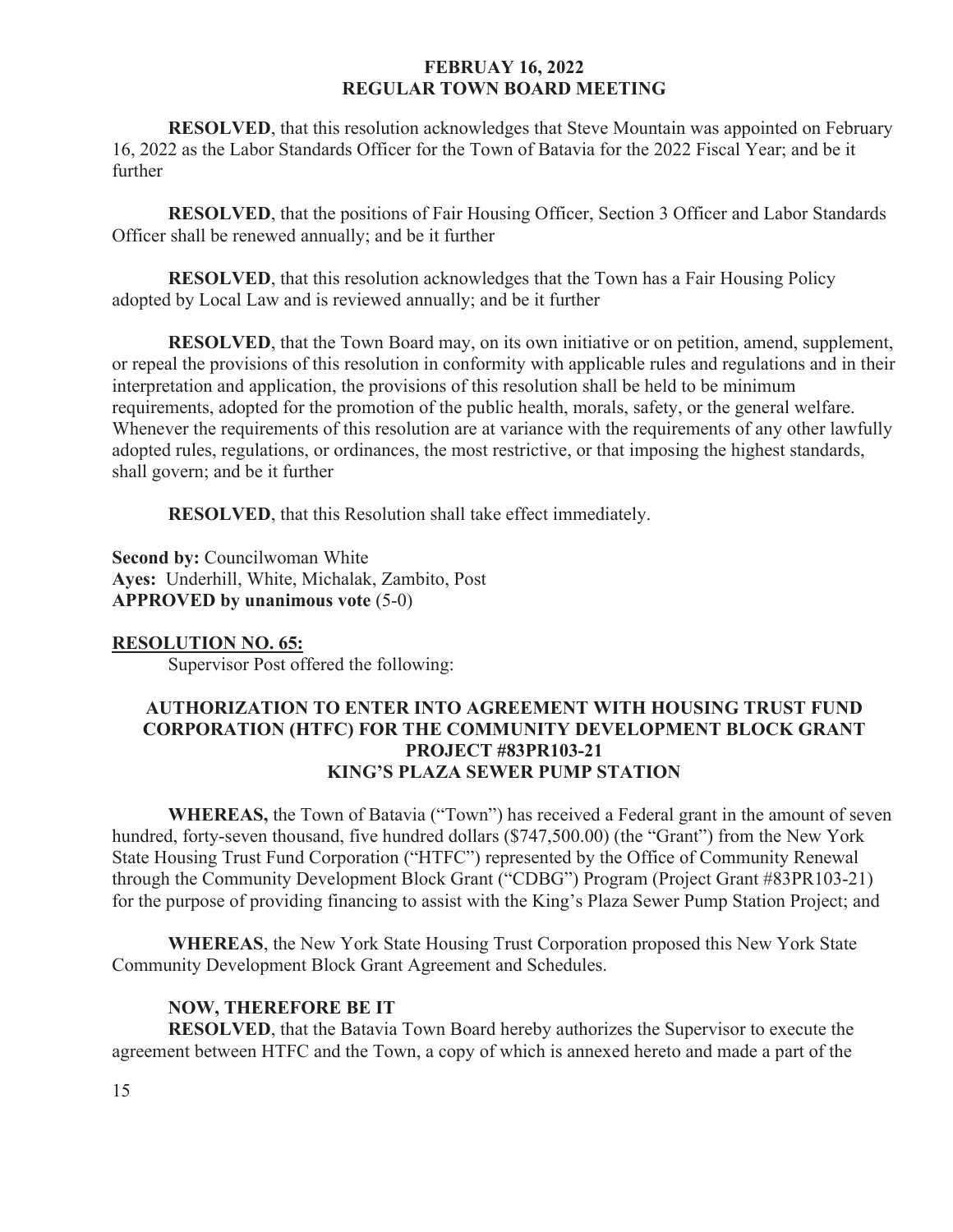minutes, evidencing the Grant and all forms and documents related thereto, and be it further

**RESOLVED**, that the Town Supervisor is hereby designated as the Town's Certifying Officer for all environmental review decisions made pursuant to the National Environmental Policy Act of 1969, as amended for all existing and future CDBG grants received by the Town.

**Second by:** Councilwoman Michalak **Ayes:** Post, Michalak, Zambito, White, Underhill **APPROVED by unanimous vote** (5-0)

#### **RESOLUTION NO. 66:**

Councilwoman Michalak offered the following:

#### **GENERATOR MAINTENANCE AGREEMENT FOR TOWN WATER/SEWER DEPARTMENT**

**WHEREAS,** the 2022 Town Budget reflects appropriations to hire a contractor to provide yearly maintenance on the water/wastewater lift station generators; and

**WHEREAS,** the Town solicited proposals for providing routine maintenance on the generators. Proposals were opened on Thursday January 20, 2022 and 4 proposals were received.The low proposal for providing generator maintenance was Kinsley Power Systems.

## **NOW, THEREFORE, BE IT**

**RESOLVED,** the Batavia Town Board hereby authorizes the Town Supervisor to enter into an agreement with Kinsley Power Systems to provide generator maintenance on the water/wastewater lift station generators for a yearly renewable contract, a copy of which is annexed hereto and made a part of the minutes; and be it further

**RESOLVED,** the expenditures will be appropriated from the Water/Wastewater line items SS1- 8120.200, SS2-8120.200, and SW-8340.200.

**Second by:** Councilman Zambito **Ayes:** Michalak**,** Zambito, White, Underhill, Post **APPROVED by unanimous vote (**5-0)

#### **RESOLUTION NO. 67:**

Councilman Zambito offered the following:

#### **PURCHASE OF DELL COMPUTER**

**WHEREAS,** the new spare laptop, inventory tag number 489 was activated for the Town Supervisor on February 1, 2022; and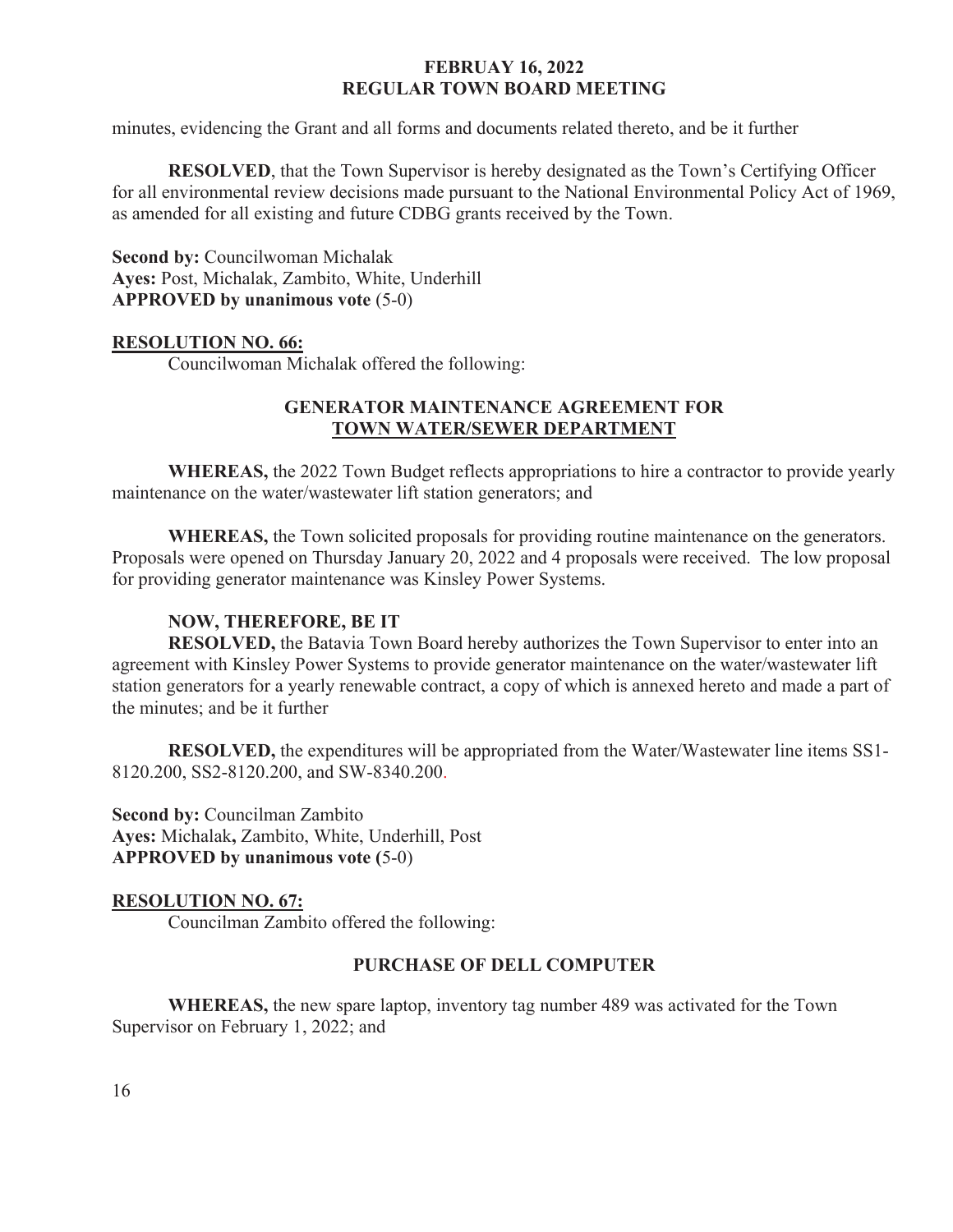**WHEREAS,** the Town wishes to purchase a new laptop from Dell to have a spare available if a computer fails.

## **NOW, THEREFORE, BE IT**

**RESOLVED,** the Batavia Town Board hereby approves the purchase of one (1) Dell Latitude 5520 laptop computer at a cost of \$1,361.41, NYS Contract #C000000005600, Customer Agreement #NCPA 01-42 to continue to have a new spare laptop available; and be it

**FURTHER RESOLVED,** the expenditure will be appropriated from line item A1220.200.

**Second by: Deputy Supervisor Underhill Ayes:** Zambito, Underhill, Michalak, White, Post **APPROVED by unanimous vote (**5-0)

**SUSPEND THE RULES:** Motion by Deputy Supervisor Underhill, second by Councilman Zambito to suspend the rules to introduce an additional resolution. **Ayes:** Underhill, Zambito, White, Michalak, Post **MOTION CARRIED by unanimous vote** (5-0)

## **RESOLUTION NO. 68:**

Councilwoman White offered the following:

## **RESOLUTION DESIGNATING THE CERTIFYING OFFICER FOR ENVIRONMENTAL REVIEW ACTIVITIES RELATED TO THE PROPOSED KING'S PLAZA SEWER PUMP STATION PROJECT**

**WHEREAS,** the Town of Batavia has been awarded a Community Development Block Grant (CDBG) from the U.S. Department of Housing and Urban Development as administered by the State of New York; and,

**WHEREAS,** CDBG Public Infrastructure Grant Funds require compliance with the National Environmental Policy Act of 1969; and,

**WHEREAS,** Regulations associated with the National Environmental Policy Act require the designation of a Certifying Officer responsible for all activities associated with the prescribed environmental review process associated with NYS CDBG; and,

## **NOW, THEREFORE, BE IT RESOLVED,** by the Town Board of the Town of Batavia that

1. The Engineer of the Town of Batavia be hereby designated as the King's Plaza Sewer Pump Station Environmental Certifying Officer relating to environmental review activities for the proposed King's Plaza Sewer Pump Station Project for the purpose of signing correspondence and other required documents and forms.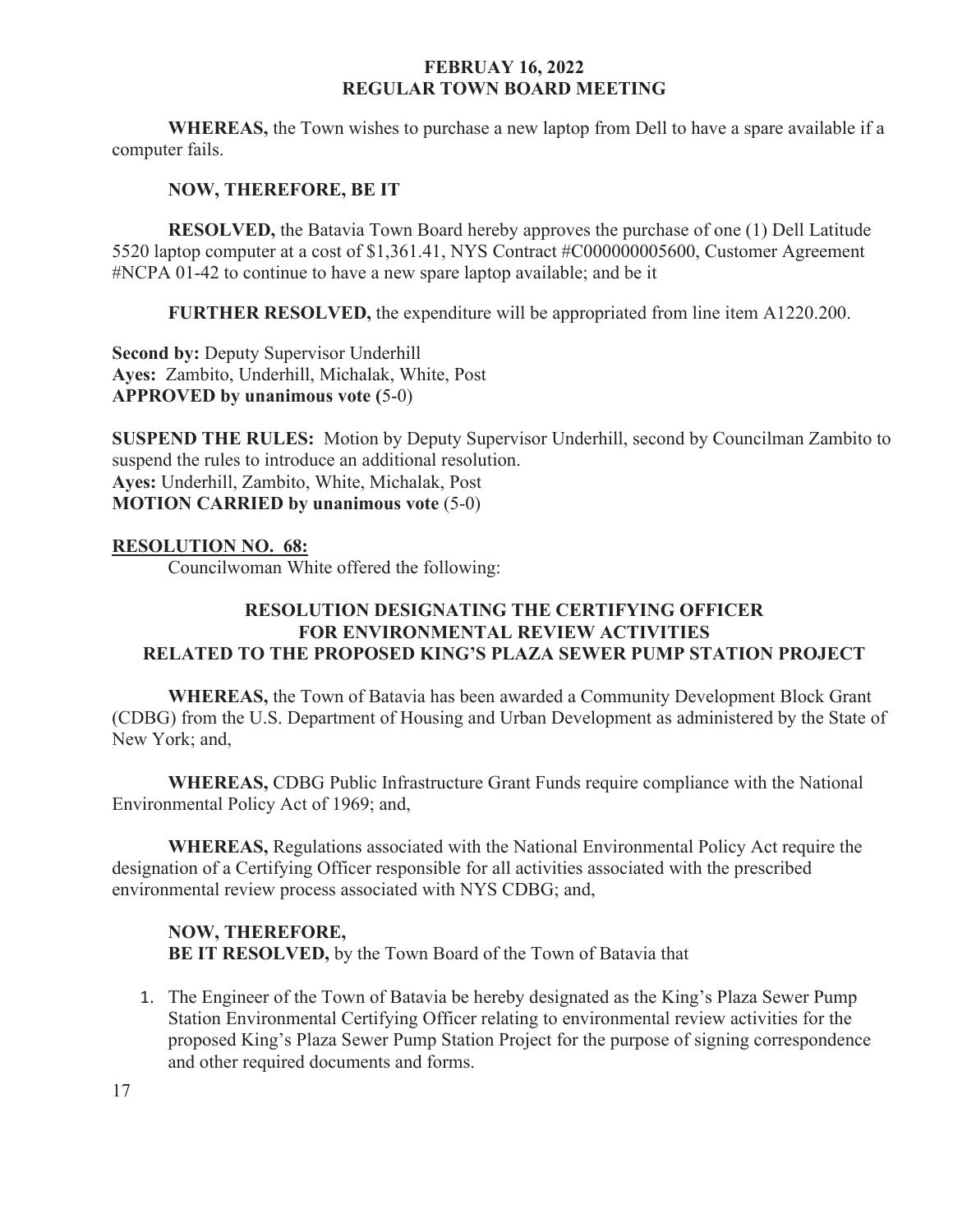2. This Resolution shall take effect immediately

**Second by:** Councilwoman Michalak **Ayes:** White, Michalak, Zambito, Underhill, Post **APPROVED by unanimous vote** (5-0)

**Abstract No. 14-2021 and 2-2022:** Motion Deputy Supervisor Underhill, second Councilman Zambito to authorize the Supervisor to pay the following vouchers:

#### **14-2021**

| General      | \$2,606.43   |
|--------------|--------------|
| Highway      | 322.00       |
| Sewer No. 1  | 229,369.06   |
| Sewer No. 2  | 49,082.27    |
| <b>Total</b> | \$281,379.76 |

Check numbers 24358 thru 24361

## **2-2022**

| General                        | \$49,301.39    |
|--------------------------------|----------------|
| Highway                        | 44,603.15      |
| Sewer No. 1                    | 10,033.95      |
| Sewer No. 2                    | 8,555.33       |
| Water                          | 163,050.88     |
| <b>Batavia Fire District</b>   | 1,185.265.00   |
| Townline Joint Water           | 264,245.09     |
| <b>Sewer Capacity Purchase</b> | 135,410.55     |
|                                |                |
| <b>Total</b>                   | \$1,860,465.34 |

Check numbers 24371-24390, 24392-25522 SM: 1147-1149, ACH: \$39,072.33 **Ayes:** Underhill, Zambito, White, Michalak, Post **MOTION CARRIED by unanimous vote** (5-0)

## **DEPARTMENT REPORTS:**

## **The Supervisor reported on the following:**

**Departments** are engaged in preparing for weather events and attending trainings.

**Historian-** the Historian submitted her annual report to the Supervisor for the past year and is available for review.

## **Supervisor's Report:**

 **USDA –**Received correspondence and authorized the United States Department of Agriculture to place traps on all town property to trap European fruit flies. They have done it in the past and they are trying to find evidence to mitigate the issue.

**Status Report** on expenditures and revenues is available for the Board's review.